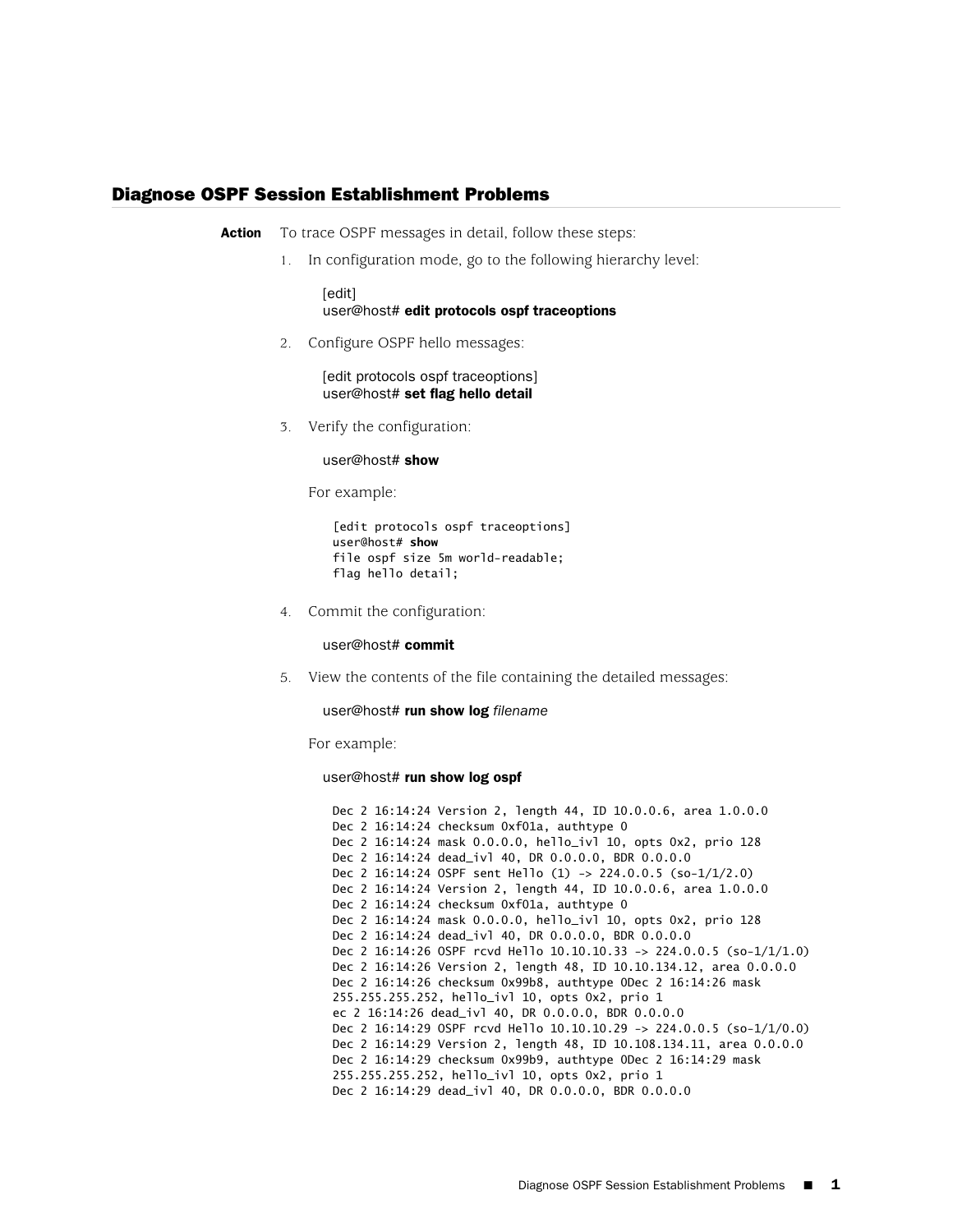<span id="page-1-0"></span>**Meaning** [Table 1](#page-1-0) lists OSPF tracing flags and presents example output for some of the flags.

| <b>Tracing Flags</b>  | <b>Description</b>                  | <b>Example Output</b>                                                                                                                                                                                                                                                                                                                                                                                                                                                                                                                                                                                                                                                                                                                                                                                                                                                                                                                                                                                                                                                                                                                                                                                                                                                                                                                                            |
|-----------------------|-------------------------------------|------------------------------------------------------------------------------------------------------------------------------------------------------------------------------------------------------------------------------------------------------------------------------------------------------------------------------------------------------------------------------------------------------------------------------------------------------------------------------------------------------------------------------------------------------------------------------------------------------------------------------------------------------------------------------------------------------------------------------------------------------------------------------------------------------------------------------------------------------------------------------------------------------------------------------------------------------------------------------------------------------------------------------------------------------------------------------------------------------------------------------------------------------------------------------------------------------------------------------------------------------------------------------------------------------------------------------------------------------------------|
| database-descripttion | All database description<br>packets | Dec 2 15:44:51 RPD_OSPF_NBRDOWN: OSPF neighbor 10.10.10.29 (so-1/1/0.0)<br>state changed from Full to Down<br>Dec 2 15:44:51 RPD_OSPF_NBRDOWN: OSPF neighbor 10.10.10.33 (so-1/1/1.0)<br>state changed from Full to Down<br>Dec 2 15:44:55 RPD_OSPF_NBRUP: OSPF neighbor 10.10.10.33 (so-1/1/1.0)<br>state changed from Init to ExStart<br>Dec 2 15:44:55 OSPF sent DbD (2) -> 224.0.0.5 (so-1/1/1.0)<br>Dec 2 15:44:55 Version 2, length 32, ID 10.0.0.6, area 0.0.0.0<br>Dec 2 15:44:55 checksum 0xf76b, authtype 0<br>Dec 2 15:44:55 options 0x42, i 1, m 1, ms 1, seq 0xa009eee, mtu 4470<br>Dec 2 15:44:55 OSPF rcvd DbD 10.10.10.33 $\rightarrow$ 224.0.0.5 (so-1/1/1.0)<br>Dec 2 15:44:55 Version 2, length 32, ID 10.10.134.12, area 0.0.0.0<br>Dec 2 15:44:55 checksum 0x312c, authtype 0<br>Dec 2 15:44:55 options 0x42, i 1, m 1, ms 1, seq 0x2154, mtu 4470                                                                                                                                                                                                                                                                                                                                                                                                                                                                                          |
| error                 | OSPF errored packets                | Dec 2 15:49:34 OSPF packet ignored: no matching interface from 172.16.120.29<br>Dec 2 15:49:44 OSPF packet ignored: no matching interface from 172.16.120.29<br>Dec 2 15:49:54 OSPF packet ignored: no matching interface from 172.16.120.29<br>Dec 2 15:50:04 OSPF packet ignored: no matching interface from 172.16.120.29<br>Dec 2 15:50:14 OSPF packet ignored: no matching interface from 172.16.120.29                                                                                                                                                                                                                                                                                                                                                                                                                                                                                                                                                                                                                                                                                                                                                                                                                                                                                                                                                     |
| event                 | OSPF state transitions              | Dec 2 15:52:35 OSPF interface ge-2/2/0.0 state changed from DR to DR<br>Dec 2 15:52:35 OSPF interface ge-3/1/0.0 state changed from DR to DR<br>Dec 2 15:52:35 OSPF interface ge-3/2/0.0 state changed from DR to DR<br>Dec 2 15:52:35 OSPF interface ge-4/2/0.0 state changed from DR to DR<br>Dec 2 15:53:21 OSPF neighbor 10.10.10.29 (so-1/1/0.0) state changed from<br>Full to Down<br>Dec 2 15:53:21 RPD_OSPF_NBRDOWN: OSPF neighbor 10.10.10.29 (so-1/1/0.0)<br>state changed from Full to Down<br>Dec 2 15:53:21 OSPF neighbor 10.10.10.33 (so-1/1/1.0) state changed from<br>Full to Down<br>Dec 2 15:53:21 RPD_OSPF_NBRDOWN: OSPF neighbor 10.10.10.33 (so-1/1/1.0)<br>state changed from Full to Down<br>Dec 2 15:53:25 OSPF neighbor $10.10.10.33$ (so- $1/1/1.0$ ) state changed from<br>Down to Init<br>Dec 2 15:53:25 OSPF neighbor 10.10.10.33 (so-1/1/1.0) state changed from<br>Init to ExStart<br>Dec 2 15:53:25 RPD_OSPF_NBRUP: OSPF neighbor 10.10.10.33 (so-1/1/1.0)<br>state changed from Init to ExStart<br>Dec 2 15:53:25 OSPF neighbor 10.10.10.33 (so-1/1/1.0) state changed from<br><b>ExStart to Exchange</b><br>Dec 2 15:53:25 OSPF neighbor $10.10.10.33$ (so- $1/1/1.0$ ) state changed from<br>Exchange to Full<br>Dec 2 15:53:25 RPD_OSPF_NBRUP: OSPF neighbor 10.10.10.33 (so-1/1/1.0)<br>state changed from Exchange to Full |

## Table 1: OSPF Protocol Tracing Flags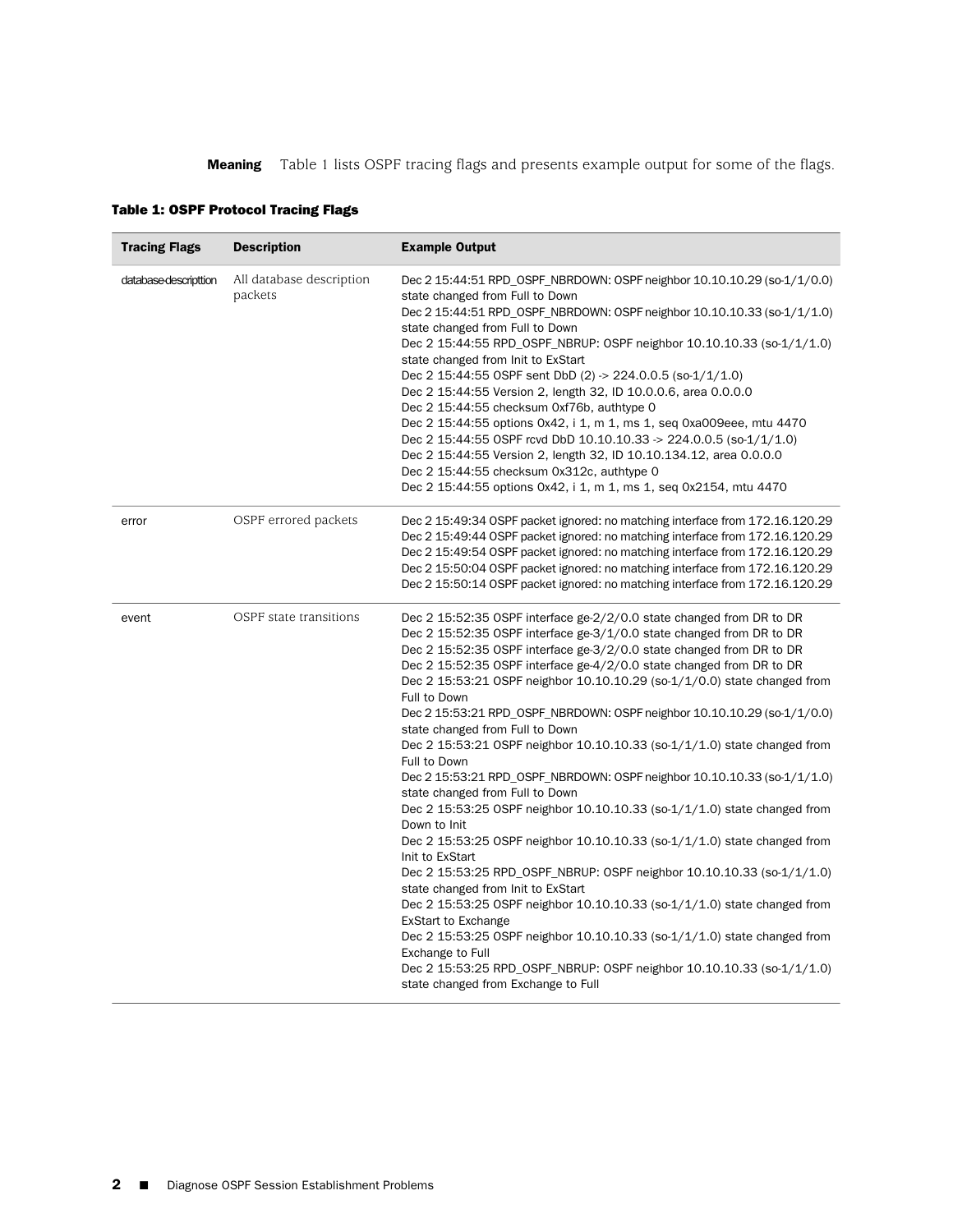## Table 1: OSPF Protocol Tracing Flags *(continued)*

| <b>Tracing Flags</b> | <b>Description</b>                   | <b>Example Output</b>                                                                                                                                                                                                                                                                                                                                                                                                                                                                                                                                                                                                                                                                                                                                                                                                                                                                                                                                                                                                                                                                                                                                                                                                                                                                       |
|----------------------|--------------------------------------|---------------------------------------------------------------------------------------------------------------------------------------------------------------------------------------------------------------------------------------------------------------------------------------------------------------------------------------------------------------------------------------------------------------------------------------------------------------------------------------------------------------------------------------------------------------------------------------------------------------------------------------------------------------------------------------------------------------------------------------------------------------------------------------------------------------------------------------------------------------------------------------------------------------------------------------------------------------------------------------------------------------------------------------------------------------------------------------------------------------------------------------------------------------------------------------------------------------------------------------------------------------------------------------------|
| flooding             | Link-state flooding packets          | Dec 2 15:55:21 OSPF LSA Summary 10.218.0.0 10.0.0.6 flooding on so-1/1/0.0<br>Dec 2 15:55:21 OSPF LSA Summary 10.218.0.0 10.0.0.6 flooding on so-1/1/1.0<br>Dec 2 15:55:21 OSPF LSA Summary 10.218.0.0 10.0.0.6 on no so-1/1/2.0<br>rexmit lists, no flood<br>Dec 2 15:55:21 OSPF LSA Summary 10.218.0.0 10.0.0.6 on no so-1/1/3.0<br>rexmit lists, no flood                                                                                                                                                                                                                                                                                                                                                                                                                                                                                                                                                                                                                                                                                                                                                                                                                                                                                                                                |
|                      |                                      | Dec 2 15:55:21 OSPF LSA Summary 10.245.0.1 10.0.0.6 on no so-1/1/2.0<br>rexmit lists, no flood<br>Dec 2 15:55:21 OSPF LSA Summary 10.245.0.1 10.0.0.6 on no so-1/1/3.0<br>rexmit lists, no flood                                                                                                                                                                                                                                                                                                                                                                                                                                                                                                                                                                                                                                                                                                                                                                                                                                                                                                                                                                                                                                                                                            |
| hello                | Hello packets                        | Dec 2 15:57:25 OSPF sent Hello (1) $>$ 224.0.0.5 (ge-3/1/0.0)<br>Dec 2 15:57:25 Version 2, length 44, ID 10.0.0.6, area 2.0.0.0<br>Dec 2 15:57:25 checksum 0xe43f, authtype 0<br>Dec 2 15:57:25 mask 255.255.0.0, hello_ivl 10, opts 0x2, prio 128<br>Dec 2 15:57:25 dead_ivl 40, DR 10.218.0.1, BDR 0.0.0.0<br>Dec 2 15:57:25 OSPF rcvd Hello 10.10.10.33 -> 224.0.0.5 (so-1/1/1.0)<br>Dec 2 15:57:25 Version 2, length 48, ID 10.10.134.12, area 0.0.0.0<br>Dec 2 15:57:25 checksum 0x99b8, authtype 0<br>Dec 2 15:57:25 mask 255.255.255.252, hello_ivl 10, opts 0x2, prio 1<br>Dec 2 15:57:25 dead_ivl 40, DR 0.0.0.0, BDR 0.0.0.0<br>Dec 2 15:57:27 OSPF sent Hello (1) $> 224.0.0.5$ (ge-3/2/0.0)<br>Dec 2 15:57:27 Version 2, length 44, ID 10.0.0.6, area 2.0.0.0<br>Dec 2 15:57:27 checksum 0xe4a5, authtype 0<br>Dec 2 15:57:27 mask 255.255.0.0, hello_ivl 10, opts 0x2, prio 128<br>Dec 2 15:57:27 dead_ivl 40, DR 10.116.0.1, BDR 0.0.0.0<br>Dec 2 15:57:28 OSPF rcvd Hello $10.10.10.29 \rightarrow 224.0.0.5$ (so-1/1/0.0)<br>Dec 2 15:57:28 Version 2, length 48, ID 10.10.134.11, area 0.0.0.0<br>Dec 2 15:57:28 checksum 0x99b9, authtype 0<br>Dec 2 15:57:28 mask 255.255.255.252, hello_ivl 10, opts 0x2, prio 1<br>Dec 2 15:57:28 dead_ivl 40, DR 0.0.0.0, BDR 0.0.0.0 |
| Isa-ack              | Link-state acknowledgment<br>packets | Dec 2 16:00:11 OSPF rcvd LSAck 10.10.10.29 -> 224.0.0.5 (so-1/1/0.0)<br>Dec 2 16:00:11 Version 2, length 44, ID 10.10.134.11, area 0.0.0.0<br>Dec 2 16:00:11 checksum 0xcdbf, authtype 0<br>Dec 2 16:00:11 OSPF rcvd LSAck 10.10.10.33 -> 224.0.0.5 (so-1/1/1.0)<br>Dec 2 16:00:11 Version 2, length 144, ID 10.10.134.12, area 0.0.0.0<br>Dec 2 16:00:11 checksum 0x73bc, authtype 0<br>Dec 2 16:00:16 OSPF rcvd LSAck 10.10.10.33 -> 224.0.0.5 (so-1/1/1.0)<br>Dec 2 16:00:16 Version 2, length 44, ID 10.10.134.12, area 0.0.0.0<br>Dec 2 16:00:16 checksum 0x8180, authtype 0                                                                                                                                                                                                                                                                                                                                                                                                                                                                                                                                                                                                                                                                                                           |
| Isa-request          | Link-state request packets           | Dec 2 16:01:38 OSPF rcvd LSReq 10.10.10.29 -> 224.0.0.5 (so-1/1/0.0)<br>Dec 2 16:01:38 Version 2, length 108, ID 10.10.134.11, area 0.0.0.0<br>Dec 2 16:01:38 checksum 0xe86, authtype 0                                                                                                                                                                                                                                                                                                                                                                                                                                                                                                                                                                                                                                                                                                                                                                                                                                                                                                                                                                                                                                                                                                    |